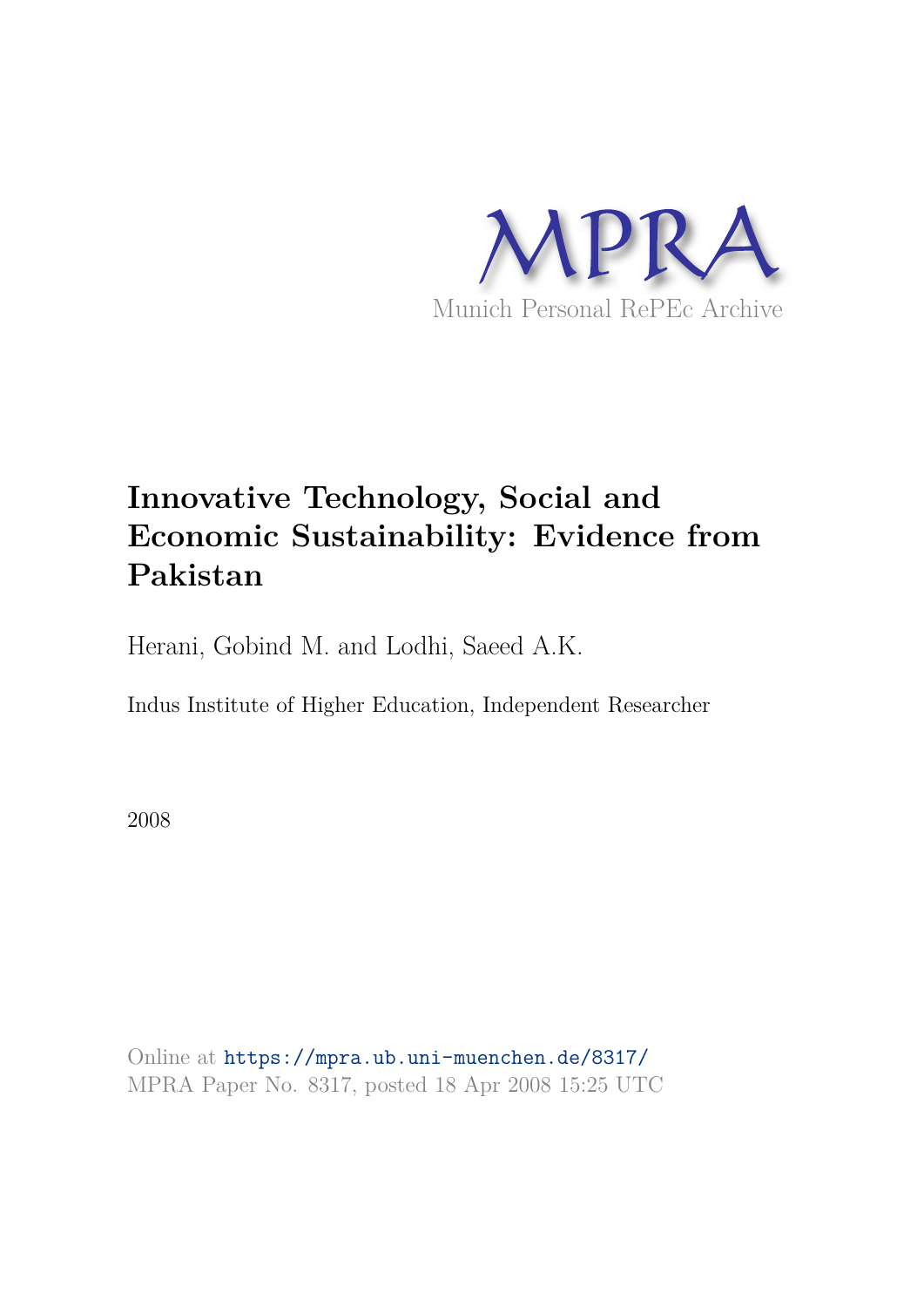Innovative Technology, Social and Economic Sustainability: Evidence from Pakistan

Gobind M. Herani<sup>\*</sup>, Saeed A.K. Lodhi<sup>\*\*</sup>

### ABSTRACT

This paper assesses the development, perspectives and prospects of innovative technology which would be supporting social and economic sustainability in Pakistan. The study specially examines following points: (i) The trend in growth rate of IT industry. (ii) Comparison of growth at the time of beginning and now. It also draws attention on four factors: introduction of IT, its development, policy issues and innovative methods to implement. Study reveals that Pakistan entered into information age in early eighties. Telecommunication and IT in the country is now growing rapidly. Ministry of telecommunication has recently formulated a strategy for promoting IT industry in Pakistan. The real IT industry requires a world class-enabling infrastructure. In spite of so many prevailing confusions the people of Pakistan have vision and good amount of knowledge. Our education system must create an environment that encourages critical debate with positive dissonance. Information economy in the country needs expansion and improvement that lasts us lifetime. The country is still in the realm of conceptual controversies and is not based on our own experiences to support people's expectations and relevant to realities of our times. The over all conclusion is that Pakistan has made a moderate growth in social and economic sustainability during the last 59 years. The trend of IT is going up steadily, but the time wise transformation of knowledge from the beginning till today is sluggish. It is less than 1.0% of our GDP.

Keywords: Innovative Technology, Social and Economic Sustainability, Developing countries,

## INTRODUCTION

 Let us begin by briefly describing the long-term socio-economic development in industrialized countries like North America, Japan and Europe which depend to a large extent on technological advancements. Innovation in electricity, telephone, radio, automobile and antibiotic has revolutionized life in the first half of twentieth century. The rise of Internet in nineties gave the biggest rise in household income, and biggest drop in poverty. Although Internet is terrific, but by itself it can't power growth. Without cost reduction in medical treatment, it won't be possible to supply efficient health care and without new industries created by innovative companies it will not be possible to produce enough goods and jobs to replace the ongoing industries (Choudhry

 $\overline{a}$ \* Dr. Gobind M Herani is Ph.D in economics and Senior Researcher Fellow , Indus Institute of Higher Education. Email: g\_m\_rathore@yahoo.com

Dr. Saeed A.K. Lodhi is independent researcher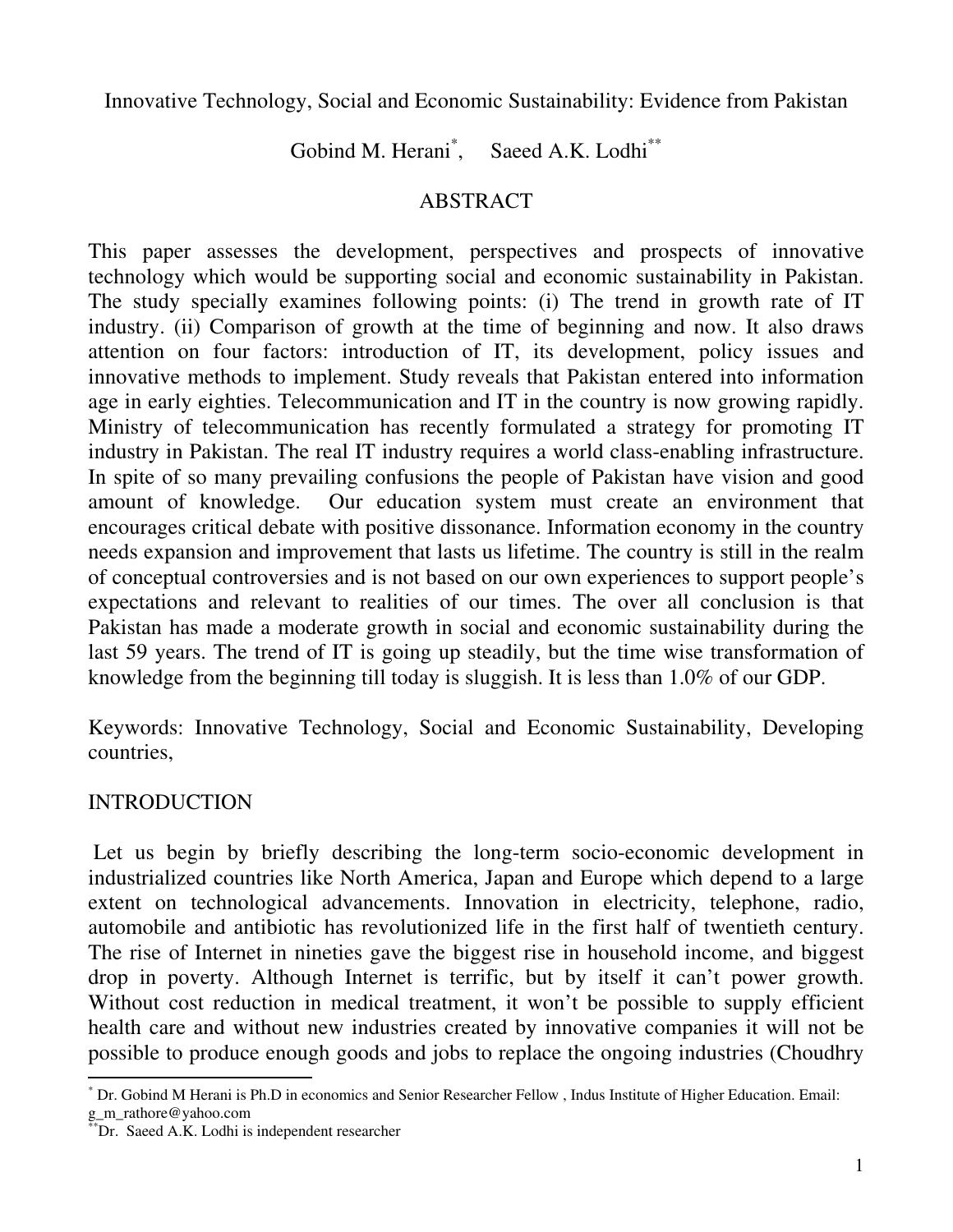2006). Without a breakthrough in energy production and distribution system, it will not be possible to provide cheap power for industries (Aamir 2006). Another reason to go for strong growth is to expend efforts in research and teaching competence in education at all levels. It has now become clear that schools, colleges and universities are the places where citizens acquire skills necessary to prosper in the fast changing world of today. With more smart people working with new ideas, the rate of innovation moves up very fast (Lodhi 2006).

The US and EU still dominates the world as the most powerful twin turbine of global economy. Transatlantic commerce accounts for sixty eight per cent of the world's trade and investment, worth \$2.5 billion in GDP annually and employing some 12 million workers (The Economist, April 22, 2006). While Asia may enjoy the hottest business, but major corporations like, General Electric believes that an expanded Europe offer greater potential for short and medium term profits. The European Union is now the largest pool of purchasing power in the world, even more important than China and India. Much excitement is lurching on the former communist countries of Europe, where cheap and skilled labour has attracted many world-class companies to invest (The Economist, April 12, 2006:7-26). Corporate American companies' stake's in Europe in running about sixty per cent higher than their investment in China, which is \$16.6 billion in Europe in 2003 versus \$10.3 billion in China (The Economist April 6 2006).

Telecommunication and information technology in Pakistan during the last 25 years is affecting all social structures. Computers are being introduced in an ever-increasing variety of social activities. The diffusion of IT is happening in a completely anarchic manner unchecked by any viable social control. The basic transformations are being imposed on global trading methods, production structures, capital flow and labour market (P&GE. 2006, No.11). This has seriously hampered the scope of further industrialization in Pakistan especially in export, production and services sectors. We in Pakistan have not paid enough and serious attention to employment generation, skill development and welfare aspect of the industry. Most of the policies made so far, are of mechanistic in nature. The country's commercial polices lack a clear strategic vision.

The main objective of paper is to determine the impact of IT growth in social and economic sustainability. The study specially examines following points: (i) The trend in growth rate of IT industry. (ii) Comparison of growth at the time of beginning and now. Objectives are set to test the following hypothesis: (i) The technology has accelerated in a haphazard way to develop knowledge and development of socio-economic conditions. (ii) The introduction of IT has not augmented the development to the desired level on sustainable basis.

## CURRENT STATUS OF IT IN PAKISTAN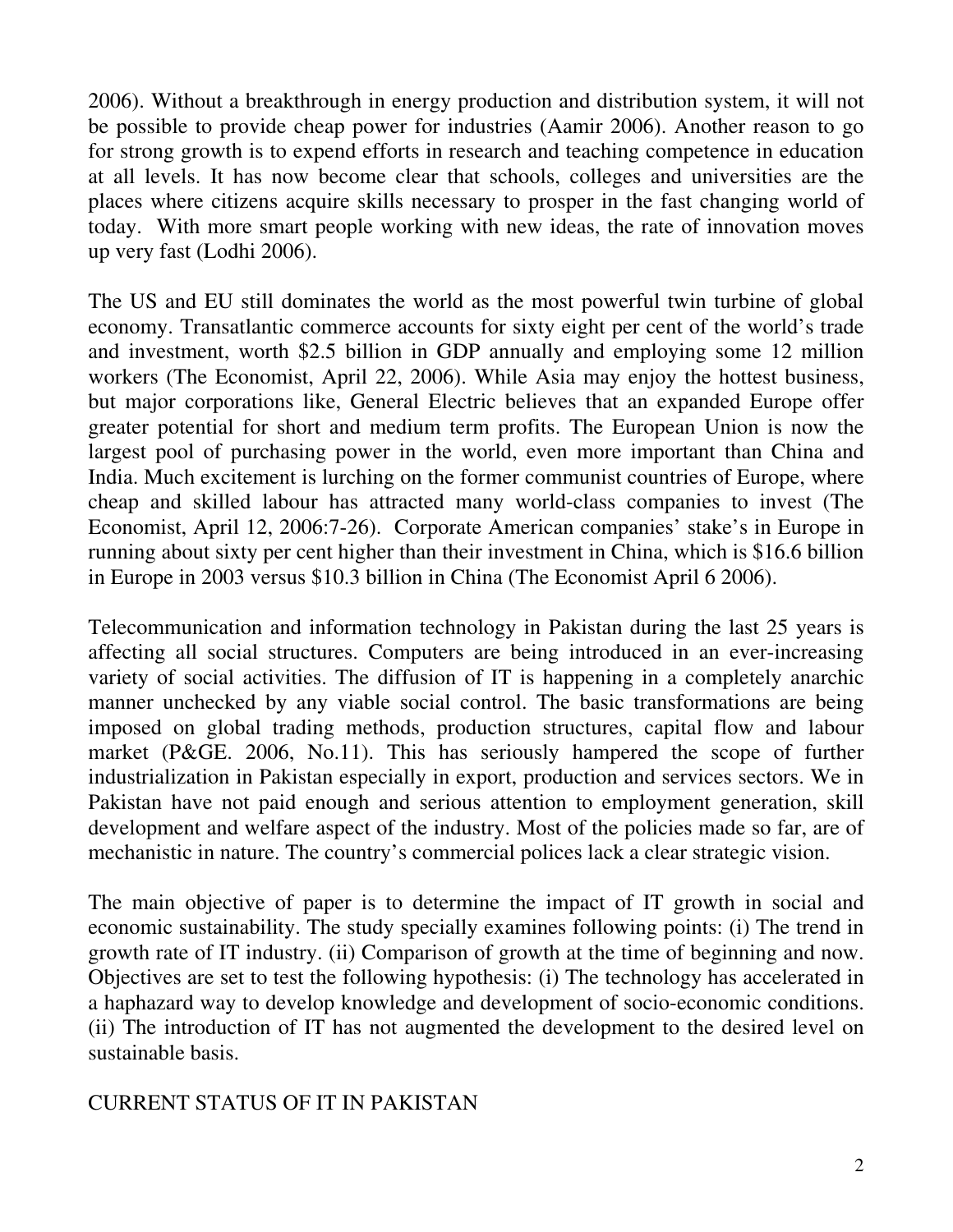One of the major problems faced by Pakistan's IT industry is not so good, an image of its performance. This has inhibited potential foreign investors from engaging with Pakistani industry and therefore, thousands of Master's and Bachelor's degree holders in IT are not fully employed (PMR 2004.No. 2). Our IT industry can be classified under the following categories:

(i). The traditional software houses are developing custom-made applications. This is now slowly declining for the reason that they are no longer cost effective, nor viable for a progressive enterprise, although Retsol, Techlogrix and Systems limited are growing in term of employees and performance (P&GE. 2006, No.12:7-26).

(ii). The system integrators, which provide total solutions, are growing with time. Such companies put together the hardware, the data communication infrastructure and the software giving implementation support and training to deliver the business benefits to the customers. Si3, PIFRA, PWC, Sidemen's and Acconture are worth mentioning (PMR. 2004, No.2).

(iii). The Internet services providers (ISPs) growth is rapid, nearly all multinationals are now using channel mechanism to carry out their businesses, whether this be personal computer or a database management system or office automation (ITR 2001).

(iv). The IT enabled outsourcing sector specially the "call centres" which currently employ 2500 individuals in the industry are serving international clients and another 2500 providing services to domestic customers. In this sub-sector the growth is expected to be 60% provided the government provide more marine cable facility in the next 2-5 years (P&GE.2006.No.19)

(v). The legal and medical transcription services have been providing a clinical support service since 2003 with current employment of about 1000 individuals. Other outsourcing services like accounting and engineering design provide a high value addition to their clientele. JGC and Descon have \$5.0 million annual revenue and to employee more than 300 highs-ends mechanical engineers (PRMG 2006).

#### THE GOVERNMNET'S SUPPORT

The telecommunication ministry has recently formulated a strategy for promoting IT industry in Pakistan, significant elements of this strategy are: -

(a). Offering incentives to foreign partners. The multinationals in the past were selling their products in Pakistan without creating research facilities in Pakistan. Microsoft and other international stakeholders are now awarding R & D projects to Pakistani universities to localize their software products (P&GE. 2006. April 14).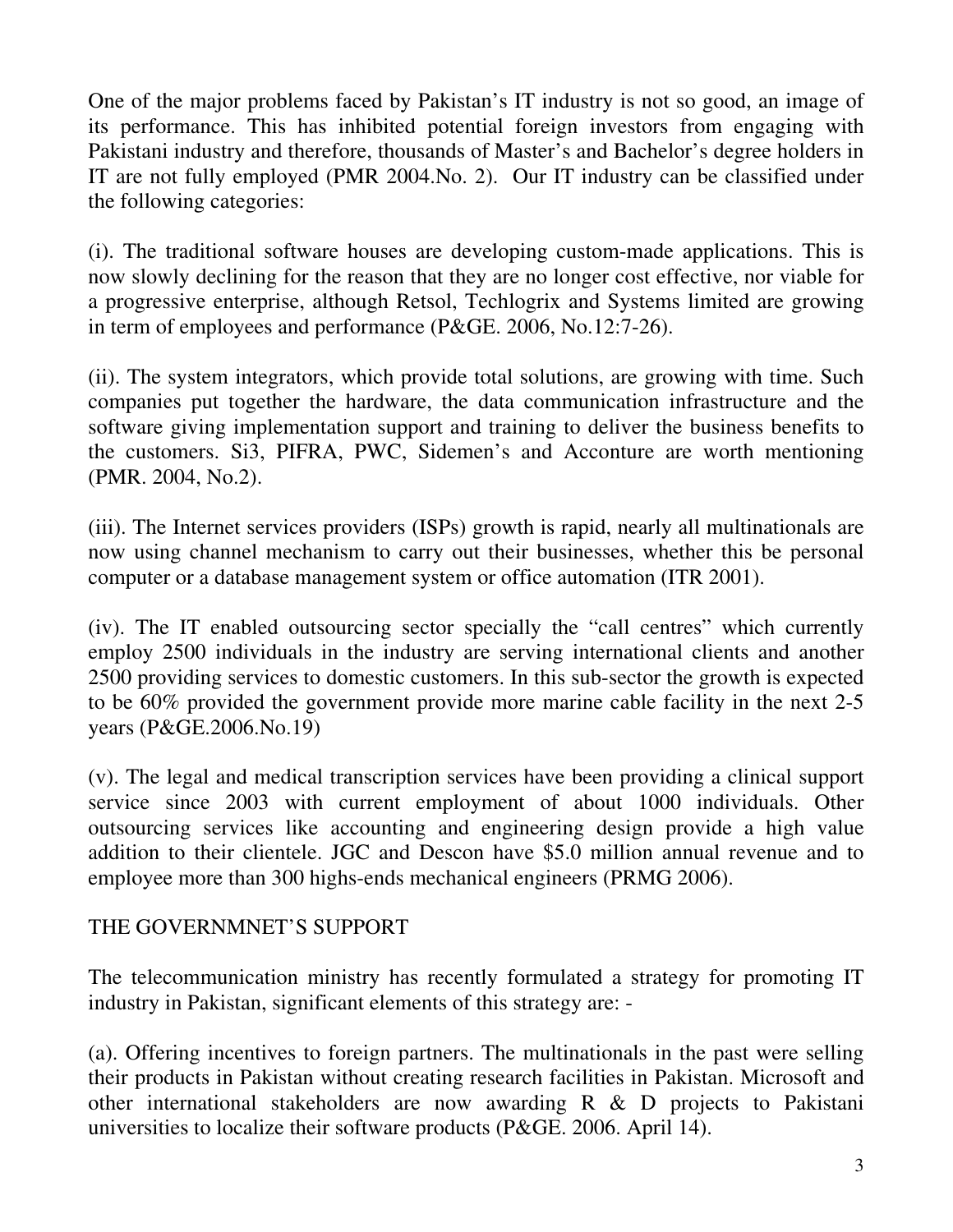(b). Focusing on selected areas for out sourcing in: "Call centres", Accounting, Insurance claim processing, and Mechanical engineering design for auto spare parts and defence industry.

(c). Promotion of "productization" amongst software companies causing a paradigm shift from customized solutions towards the use of pre-packaged software.

(d). Strengthening academic R & D with emphasis on linkages with civil industry and defence production.

(e). Engaging actively with internationally known research and consultancy companies, like Gartner, IDC, Bearing Point and others to enhance credibility of Pakistani IT industry.

(f). Coordination with industry associations like EPB, BOJ, and the PASHA (P&GE.2006. April 22).

The local IT industry requires a world class-enabling infrastructure (FAST Annual Report, 1998). The government is promoting Parks and Incubators across the country. The telecom infrastructure is being modernized to offer broadband access as the backbone for the Internet access to universities, local loops for the development of national Internet content to financial institutions, banks and DFIs, to create friendly environment and investor's confidence to allow technology companies to be listed on the stock exchanges of Pakistan. The key projects to be supported by the government are citizen's online e-commerce network and e-government project training, in area of digital signature Act, copyright Act, Intellectual Property Right and Consumer Protection Act.

An area needing immediate attention by government is IT education (Naim 2002). Training of the trainers will develop good teachers who can teach IT efficiently and effectively, if they themselves are familiar with the latest technological tools and techniques. After September Eleven most of the Pakistani companies have faced difficult times. The opening up of call-centre business has become a source of foreign exchange earning and has opened up lucrative employment opportunities. The government is preparing to give legal cover to electronic transactions. Extension of ATM facility for paying utility bills through Internet will prove low cost per transaction and time saving. The banks need to create awareness about utility bills payment through ATM to general public as a marketing campaign (Naqvi 2002). Pakistan has not been able to create IT impact globally. It was not incorporated in the list of the world economic forum report 2003-2004 on global competitiveness in IT, whereas Bangladesh made its place in the top 80 countries. The introduction of computer technology in the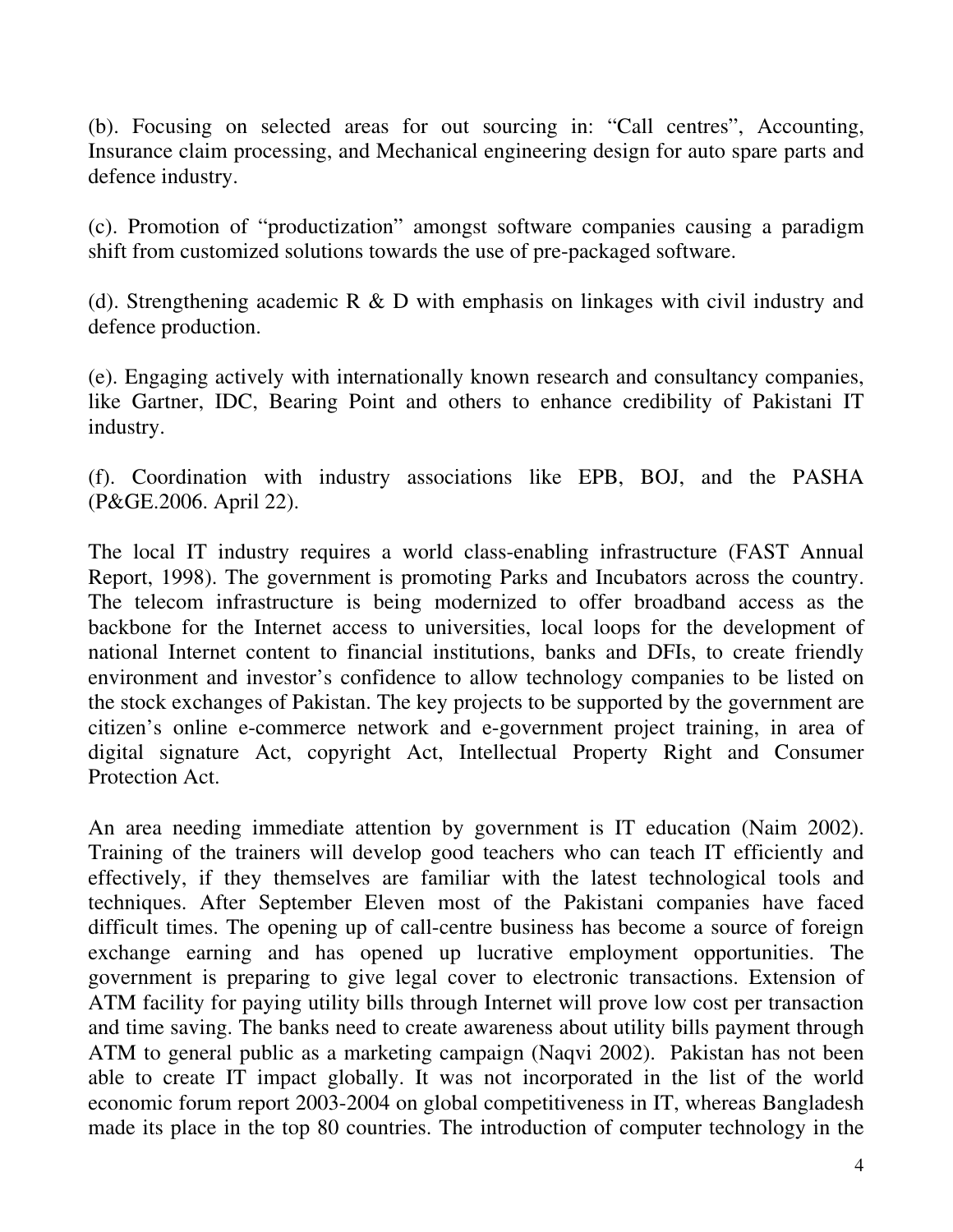country occurred in late 1970s, with the establishment of FAST institute at Lahore and Karachi by Bank of Credit and Commerce International (overseas) Limited (FAST Annual Report 1985). But for over one decade the government did not realized the significances of computer science education and did not bother to introduce it at college level.

Dr. Atta-ur-Rehman took the first serious step to boost IT in Pakistan as Federal Minister for Science and Technology in March 2000. Dr. Atta-ur-Rehman brought about IT buzz, but that was short-lived. Today, in 2005 because of the apathy towards the technology with unwelcoming job market for BCS and MCS graduates, the institutes, which invested huge amount in the infrastructure for computer science departments, are now offering engineering technologies, MBA and media management courses in increasing numbers. It appears like a demise of IT education in Pakistan. One would not like to discuss Operation Badar and Operation Ohad (Report. 1990). This hype was rife from 1999 to 2002, and hundred of students got carried away with cheap but false prospect of quick success with lucrative jobs. The project was initiated to give IT education to the masses and to mint money hurriedly but the students' endurance was much beyond sacrifice.

Dr. Atta-ur-Rehman during 2000, very rightly said that if the nation can generate at least 100,000 'High Quality'' IT graduates, we may earn foreign exchange of US \$ 3 billion per year. Unfortunately we failed to educate 100,000 'High Quality' IT graduates in Pakistan. We now can see what India has achieved through their IIT's in three decades. Let us be convinced that IT is not about software, hardware and networking, it is about everything that education prepares our upcoming generations through the confidence, competence and sheer dedication and commitment of our teachers and supportive action by the government. Let us all as a nation take resolute steps towards knowledge based education by dissipating uncertainty and bring confidence back in our youths which was so courageously created during 1980s (FAST Annual Report 1987).

#### INFORMATION SEARCHING COST

We are living in an age where information is a valuable commodity. It can increase consumer's satisfaction, producer's profits, government efficiency and economy of the country. The economics of information tells us about imperfect foresight. It is impossible to be certain of what the future holds as we are facing an overwhelming tide of information. We can talk to virtually anyone on the globe by telephone. We can follow struggle of liberation movements and political resolutions as they unfold on T.V screens. We can use our personal computers to retrieve and process libraries to search for information which in reality is both valuable and costly to acquire. The need for information is unlimited but the resources needed to produce information have alternative uses. The acquisition, processing and dissemination of information take time.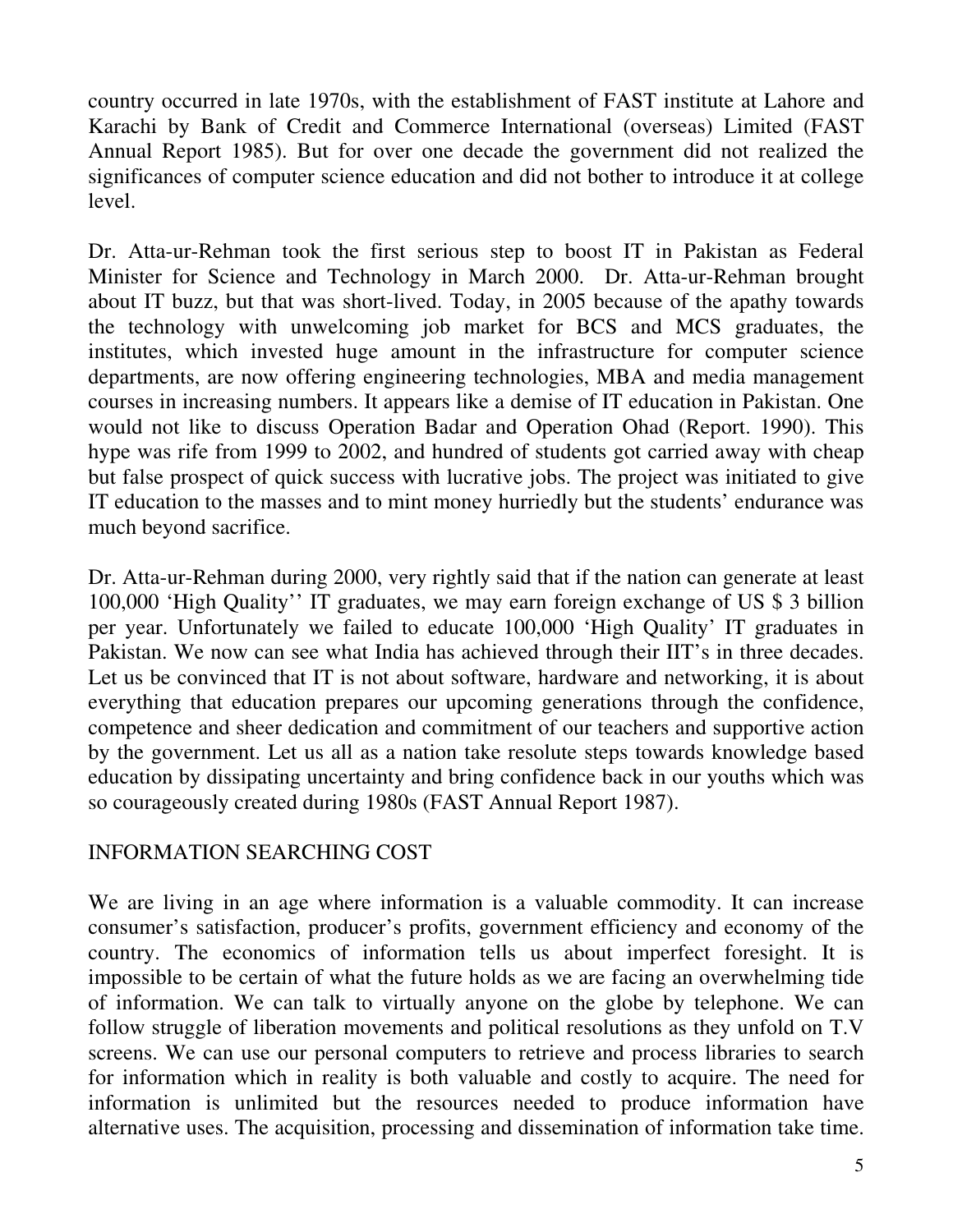Perhaps the most obvious scarce source is time. Time spent reading books or listening to knowledgeable scholars cannot be used for other activities. Unfortunately we don't have the time to read, watch or listen, because information search is governed by cost and benefits. Information is collected until the cost of searching information is equal to the benefits generated by the information. The most efficient amount of search is somewhere between zero information and complete information. The economics of information search tells us that complete and perfect information can be prohibitively costly. In USA Goggle search engine is still the forerunner with 36.5% of the queries, Yahoo with 35.5% and MSN stands at 15.5% (The Fortune, April, 2005). These big three are investing aggressively in search technology. A number of new starts ups mostly clustered in Silicon Valley and in Seattle offer a new venue of the next frontier of search, where there is no limit to imagination. Still and moving images are being increasingly digitalized and they can be searched with a click. Singingfish can search AOL's video library of 15000 titles, plus million more over the web by looking for their titles (The Fortune, May 2005).

#### OUR PEOPLE'S VISION

In spite of all prevailing confusion and frustration, the people of Pakistan today do not lack vision and could be seen as stimulating, vibrant, creative and diverse with rich and illustrious past. New knowledge is shaping our people into close knit, collaborative communities. In most instances new ideas are being encouraged in spite of past dogmas and rigid conservatism. Our thinkers believe that creative education is the foundation of enlightenment. Now and in the future the economy will be driven by and depend on creative people. Interaction of people who can think and feel comfortable in taking risks and job endurance. People who can visualize things that do not exist and have the technical and organizational skills to give shape to their dreams. People who are forward-looking and self-motivated are able not only to solve problems but also identify the problems, which need to be solved.

#### THE AIM OF EDUCATION

Our education must create an environment which is open and supportive, and encourages critical debates with positive dissonance, inspiration, guidance and ability to understand the real knowledge free from all pollutions and misconceptions, which during the last on thousand years has made us dormant and confused and nonenterprising. We must learn the essence of real life-pleasure and improve our living style with friendly and welcoming attitude.

We must have a supportive environment and should recognize that many of our youths need extra support especially in the early stages of their education. We should create a network of "think tanks" to think about specific issues. With so many different ethnic,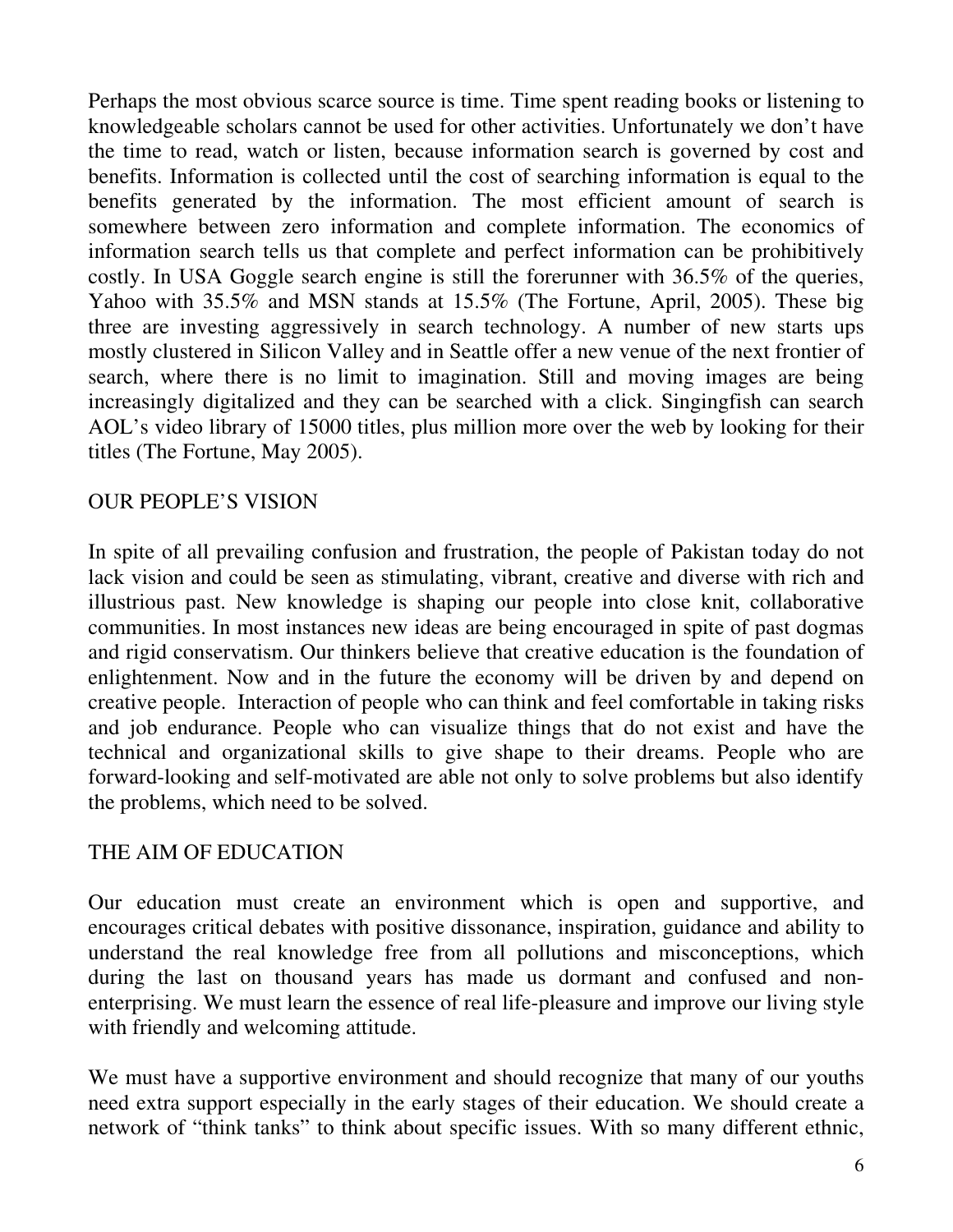economic structure, faith, social tradition. The government of the day need to recreate perfect climates for elaborate thinking and to promote good ideas and friendship to flourish. The students from different social background must be provided with an immensely satisfying experience to broaden their personal knowledge in the classroom that also adds to their credentials when seeking employment.

All our educational centres are supposed to provide freedom of thought with an intellectually challenging and stimulating environment to explore ideas and then carry them through dedicated laboratories and well-equipped workshops. Our schools, colleges, and universities should offer practice-led learning experiences that develop talent and ultimately give professional edge and ability to make good relations, which will impact their life-work in different phases of their working life with highly charged creative attitude. The hard work will help coming generations to realize their full productive potential. We expect that our youth will take responsibility for their own learning and to acquire conceptual and practical skills that are needed to make the most of their time during student life. Although we expect our students to work hard but they need to have fun and recreation to augment good cultural norms. The creative process designed to equip students with confidence and understanding acquiring a strong grasp of the historical, philosophical and social norms of human societies. This will help our students to develop a rich vocabulary to express themselves in their chosen field that will resonate with a wider audience.

Instead of trying to restrict the information economy in Pakistan, we must direct our efforts towards preparing the workforce to compete in it. With growing fear over the expansion of outsourcing which has been more important to seek input from education. The business leaders and government need to determine how to fast track programmes that will help in reducing the number of out-of-job-the-workers. We take advantages of this great opportunity to offer more advanced course in business management and computer science field. We need to attract new corporate businesses by providing full training solutions to produce better trainers who lead to greater business satisfaction through instructor's effectiveness in tailoring the curriculum and to satisfy students' needs, keeping in view the abilities before and after post graduate teaching.

#### EFFECTIVE EXAMINATION SYSTEM

Enhanced technology can provides realistic exams by asking questions with new contents, graphics and complexity. All test assessments including learning based objectives according to prospective employers, options for online advanced reporting features giving immediate results. We need to handle efficiently more resource intensive exams.

Ours educational process should have a good homogenous blending of humanities,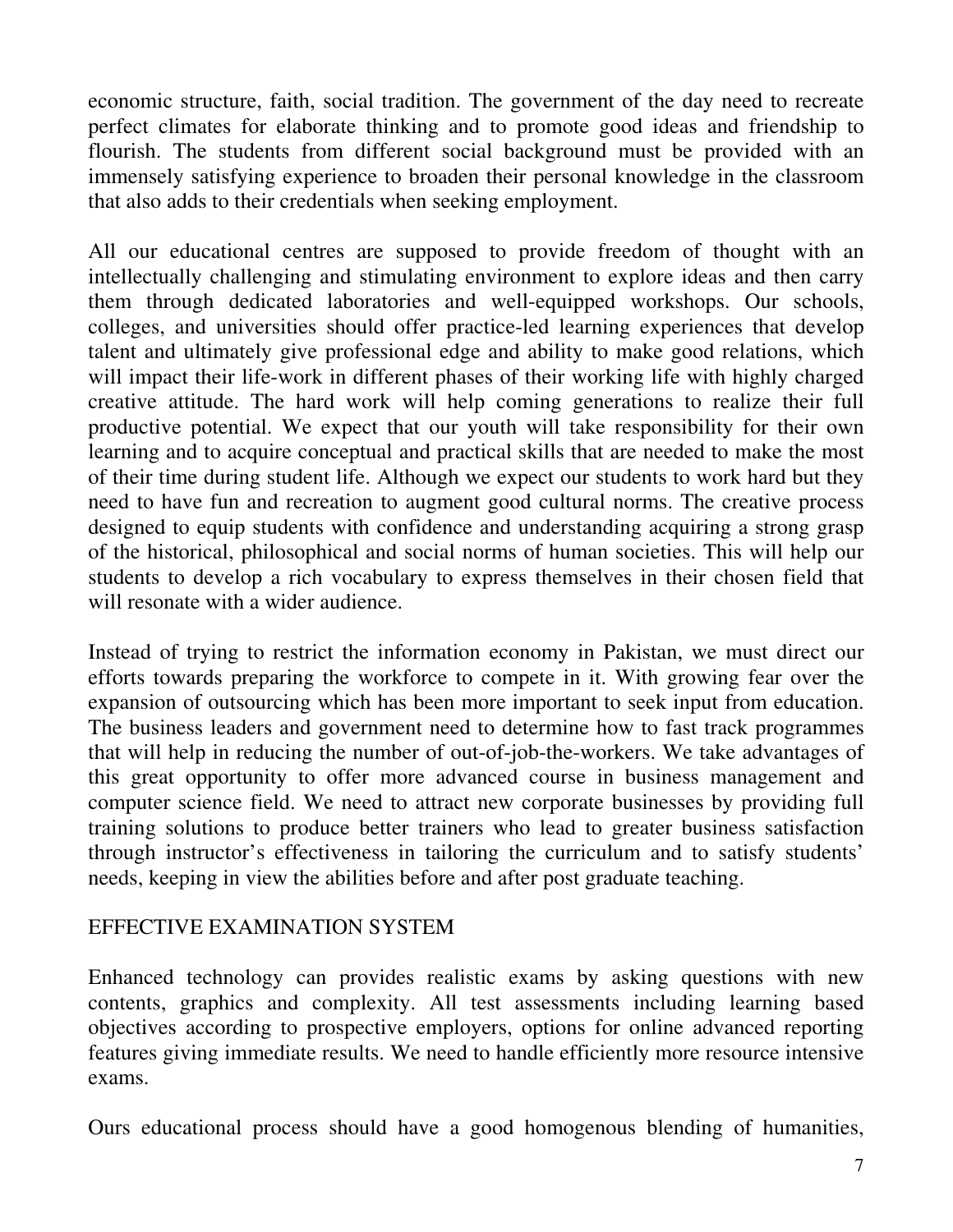science and technology. Selection of student should be done on the basis of age and level of mental understanding and not solely on scholastic achievement. No formal written test to be conducted. Students applying for admissions should be required to go through a series of interviews to assess their entry level. Efforts should be made not to deny admission due to lack of financial resources on the part of students. In case of academic deficiency, students should be required to undergo make-up study by putting additional efforts.

Some higher educational institutions of global structure have announced a long term initiative that intend to create public web sites for some 2000 courses and to post materials like lecture-notes, problems sets, examinations, simulations, even video lectures, but the visitors to these websites do not earn college credits. However, most of the universities have been flocking into "Distance Learning", offering courses online to off-campus paying students, but these ventures are failing to offer a whole university environment in one swoop.

## THE LIFE JOURNEY BASED ON LEARNING ALL THE WAY

Let all of us join for journey that will take us on a learning experience that will last us a lifetime. Lateral, inspirational and critical thinking are attributes that promote achievement and future success. Our professional teachers should continually be engaged in research or practices, which influences, and enhances our teaching programmes. Prominent scholars of domestic and of international global standings should supplement the expertise of our teachers in the cutting edge technologies with appropriate teaching practices.

Apart from humanities, social and natural science studies, we must aggressively redesign curriculum in product design, textile, visual communication, interior design, fine art, architecture, design engineering, etc to fulfil the country's needs through healthy competition in trade and industry.

The question of whether university knowledge could be turned into online is a big question. The central value of on-campus education is human experience of students with teaching faculty working in class rooms and laboratories and students learning from each other, and the kind of intensive environment created in the campus, which make arrangements for knowledge gap courses without charging tuition fee or credit rating to identity student's aptitude for efficient technological tools.

In order to minimize the risk of cheating, the students be monitored continuously while sitting for an examination by a video camera with a viewing screen in Controller of Examination's room to view all activities of the examinees from outside the examination room. This viewing includes video and audio monitoring. The academic administration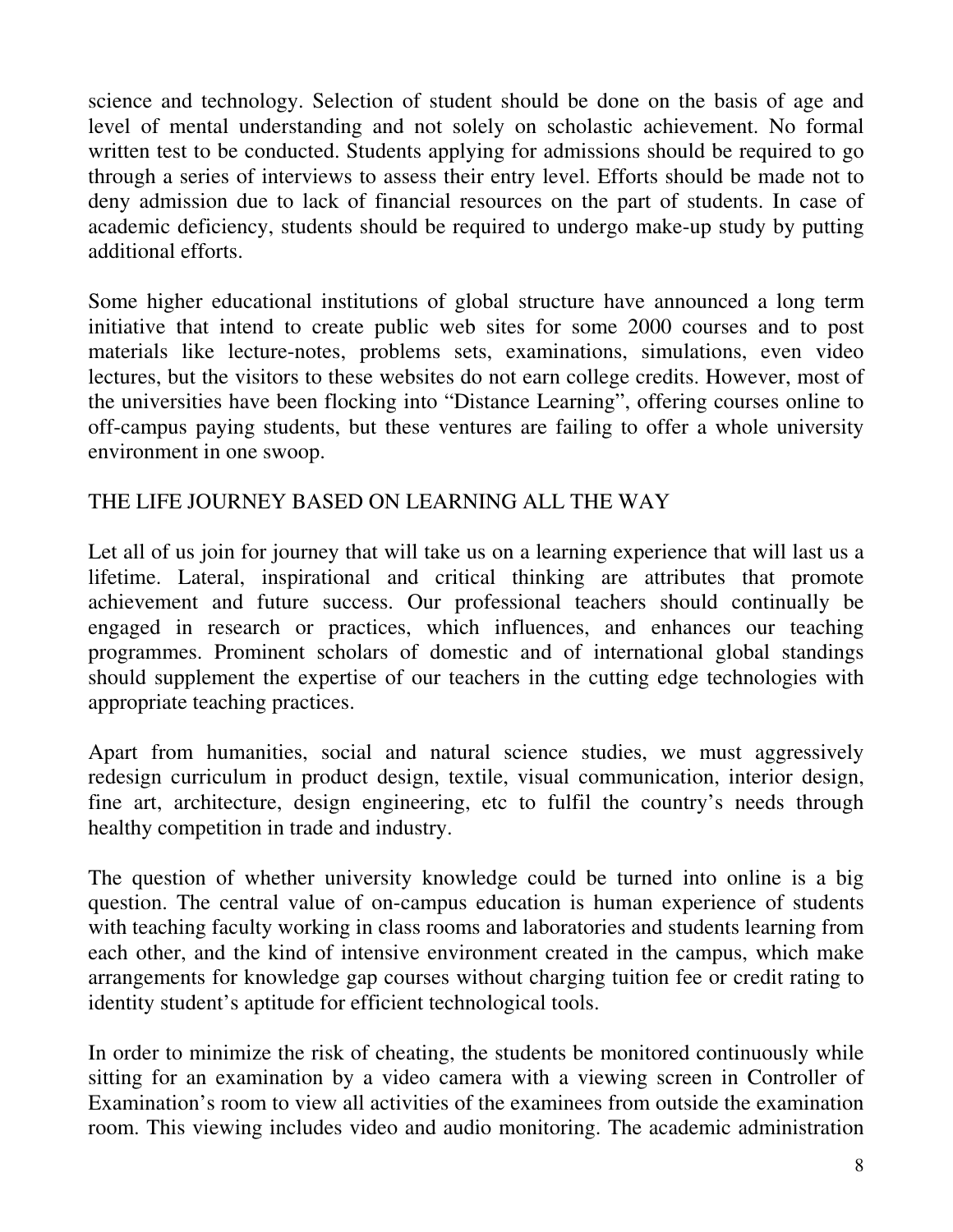need to be well respectful, and Involved in developing collaboration with other institutes to earn credibility at the highest level, Everyone be allowed to benefit from the website, facilitating a "moment" audit analysis of the current status and performance of the institution. Allow a reasonable discount in tuition fee on the basis of need-cumcompetence, the best way to stay current on the performance by talking with academic experts on a pre schedule consultation. The principal shortcomings to exploit benefits from emerging technologies are summarized as under:

### WEAKENING JUDICIAL SYSTEM

The uniformity and universality of law is made, interpreted, modified and enforced by human beings; the perfect justice can possibly never be attained. However, only by insisting on maintaining the principle of uniformity, we can achieve the highest level of justice which is humanly possible. The flexibility of laws allows us to accommodate changing preferences of the society. Many deep-rooted changes in beliefs, institutions and system are needed to transform the system of governance to a well-functioning and just system. It is on record that our lawmakers as well as dispenses of justice have failed to arrive at the same conclusion in essentially similar situations. The judiciary seems not to attach much importance to the doctrine of precedence in arriving at the final verdict.

#### KNOWLEDGE BASED MANAGEMENT

Knowledge is now believed to have become a tactical weapon. People who are able to learn from their own knowledge and experience can design new methods and techniques, without this any industrial and trade policy or development strategy will succeed. The most crucial yet intangible production input is information and knowledge that should be recreated to suit the ground realities. The strategic area lies in computerization of command –control-communication network required for global trading, avoiding commercial espionage, reducing complexity, rigidity and vulnerability to achieve international competitiveness. Again the gap between what could be achieved with new technologies and the capacity of social carrier is becoming a bottleneck for progress and prosperity in the country. Competency in community research has its own limitations. Community specialist generally tend to become parochial and over focused, many draw unwarranted general conclusions from their limited personal knowledge and experience.

#### NEW DIMENSION OF NEIGHBOURHOOD RELATION

With October 12<sup>th</sup>, 1999 event (The Herald Magazine, Karachi Oct. 1999) Pakistan was fallen into a deeply troubled relationship with our neighbours. Luckily this is now improving at faster rate since the Vajpai's government in India. We should hope to navigate our way through difficult policy choices in the years ahead, unless we have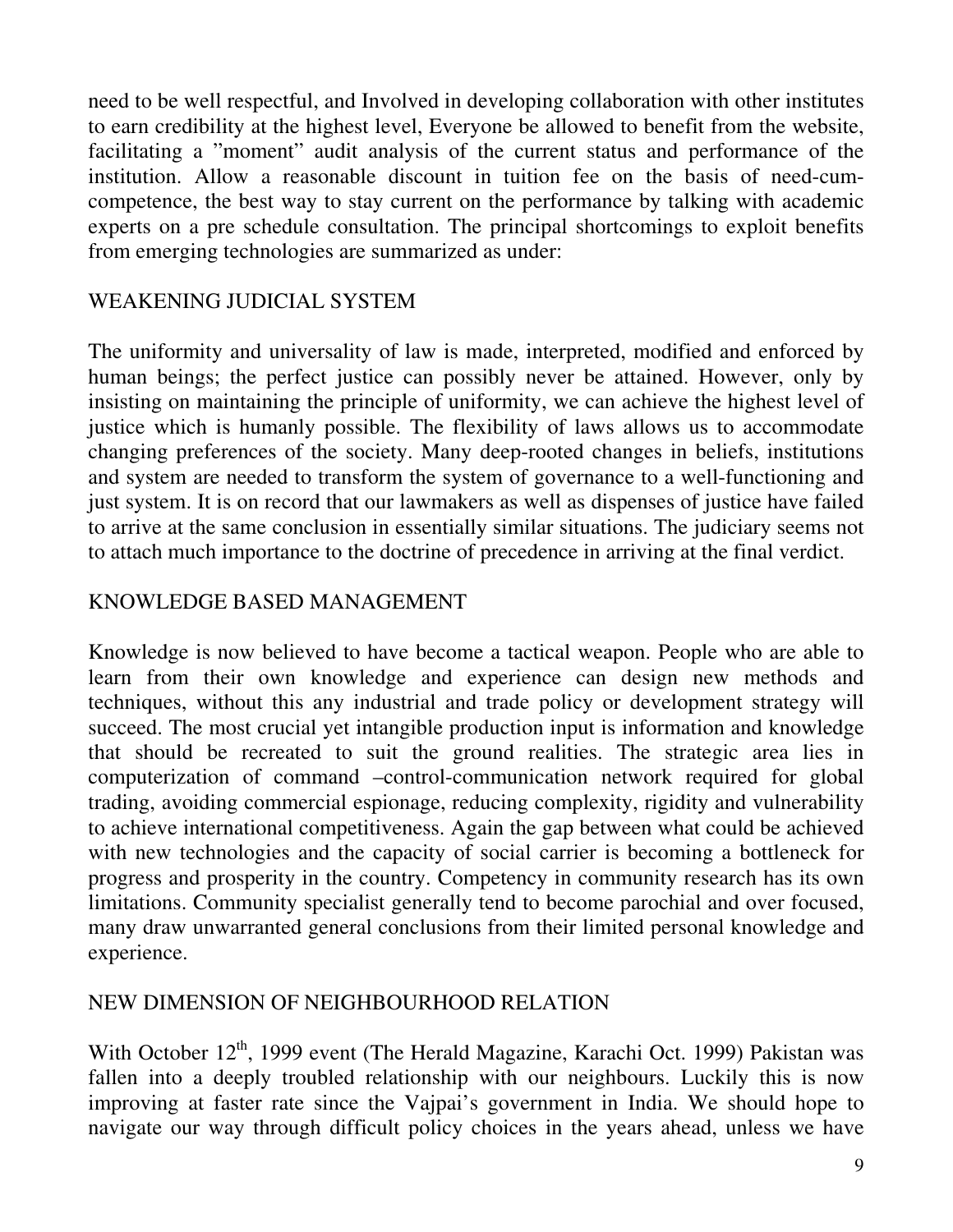leaders who understand how the world works beyond our boarders, and the politicians who are able to see Pakistan from the viewpoint of non-Pakistanis, we cannot cooperate or spread our influence in South East, Central and Western Asia. Unless we are able to convince others to see things from our own perspective or help them to acquire information through dispassionate analysis which matters most. Usually it is is not what the decision makers in the government say and do, but their competence and political sagacity is the one that is crucial.

#### UNREALISTIC HIERARCHY OF POLITICAL PARTIES

Most stalwart politicians in Pakistan are not trained to build a workable social model that can be empirically tested. They are also unable to formulate a feedback system in their own political parties, through activists gathering information from prospective voters. The decisions are usually based on hearsay and are heuristic in nature.

#### ABSENCE OF COMMUNITY BASED STUDIES

Our academicians have not given serious thoughts to researches on community based studies. Social welfare work training is not an integral part of our college curriculum. We have failed to realize that huge personal involvement is needed to undertake serious research in matters concerning community work.

#### UNSKILLED AND UNEDUCATED LABOUR

The cynical approach of haphazard and windfall growth by some notable planners, past and present, must realize that the country could not prove attractive to foreign investors by low-labour cost only. The real productive capability difference between our indigenous labour and that of the Far-East Asian countries is due to lack of education. The education that leads to skilled labour will make effective use of productive potentials of the country, which includes manpower, capital resources and management tools. Labour in Pakistan since long is seen as a cheap commodity. There seems less incentive to quality education and skills development in the workforce.

#### PRIORITIES OF FUND ALLOCATION

Pakistan spends for more on military than on education because India is thought to be a military threat despite looming friendship created very recently. The myth of huge spending on defence forces blinds some of our political decision makers to the bare reality that ignorance is the country's real enemy which we cannot fight with large number of soldiers alone.

#### HIGHLY FRAGMENTED EDUCATION SYSTEM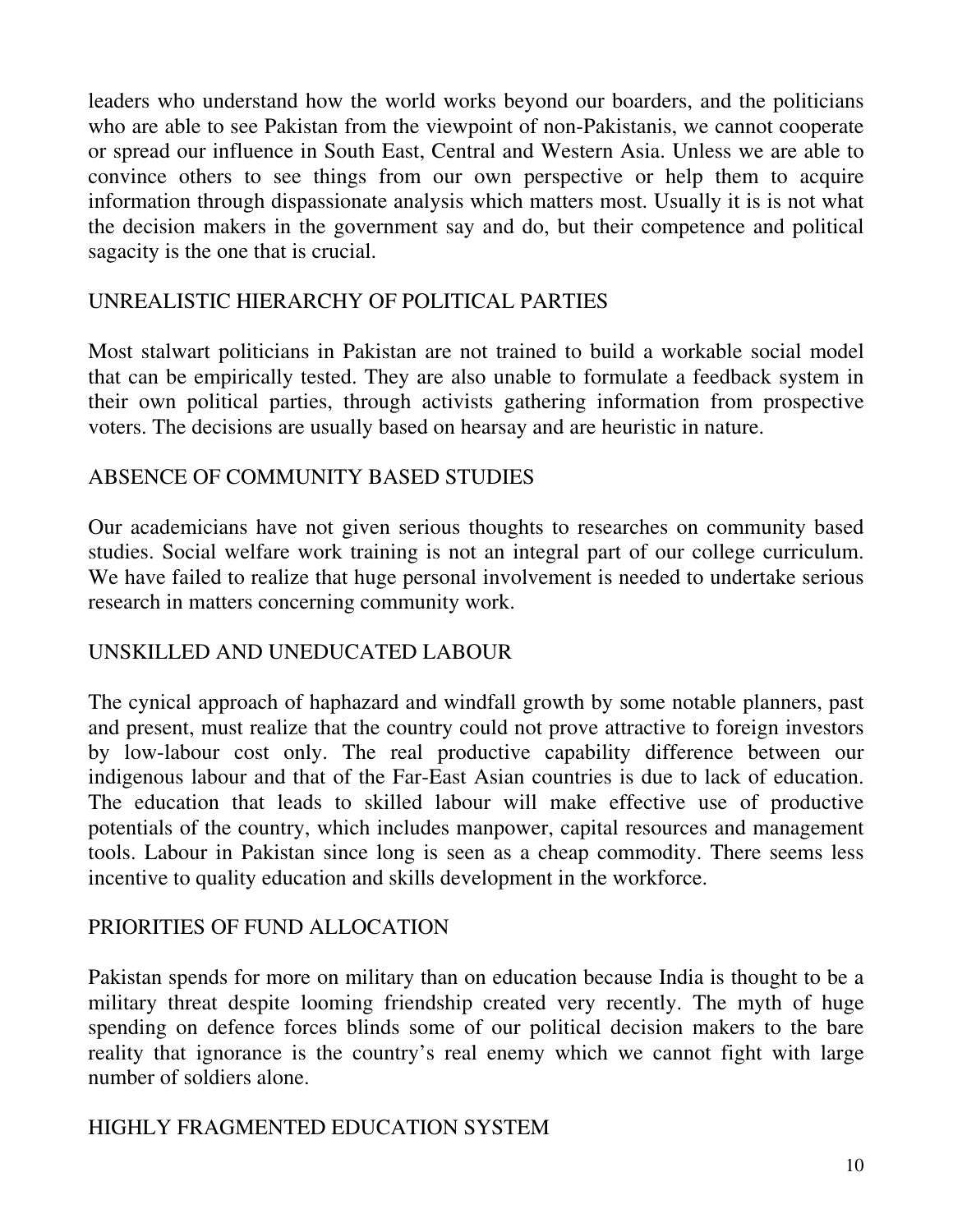How disgusting is the fact that Pakistan has now being dropped from the list of the World Economic Forum surveys. If we were listed, it would come somewhere near the bottom of the list, much lower to India. The reason for our low educational status has been mainly due to highly fragmented educational system. It has created some insurmountable problems in the optional utilization of our human resources under the exciting labour market conditions. It is surprising that present budgeted figure allocated to Pakistan's Higher Education Commission serving a country of 150 million people is about half of the budget of a medium sized university in Japan.

#### THE DILEMMA OF PRIVATE EDUCATION

Private education is a booming industry in the country. It is perhaps seen as a guarantee to ensure future of our children and to save them from neglected public education system. Private education from 2000 is in the process of being camouflaged by vested interest and moneymaking frenzy. If we want to succeed we must decide to develop confidence in ourselves with such a passion that it is no more rhetoric but becomes a living reality. The detail of knowledge which is important will be picked up in each avocation of life, but the habit of the utilization of well-understood principles is the final possession of wisdom, and it grows as the knowledge shrinks in the process.

### ORTHODOX MIND- SET OF BUREAUCRACY

Politician's powerful hold on public opinion has been a source of envy on the part of bureaucracy during the entire period of Pakistan's history. The incident of October 12, 1999 in the country was a wake up call for politicians. The events showed how poorly prepared are our elected civilian governments to deal effectively with crisis situation. On this fateful day no political party had the vision to forecast future events. There was confusion in the press about how and what really happened in that week. The media miserably failed to cover the incident's report correctly and failed to give a rational account of plane hijacking and other events that followed immediately.

#### UNSCIENTIFIC METHODS OF DECISION MAKING

The ever declining ability of decision members both in public and private sectors is principally due to non-availability of authentic data, absence of good research on sensitive social issues, and the dominant influence of fraudulent money-makers in Pakistan. This has been the major factor of corrupt practices in the country.

#### EFFECTIVENESS OF IT

Computer technology is now accessible at the click of a mouse or pressing of a return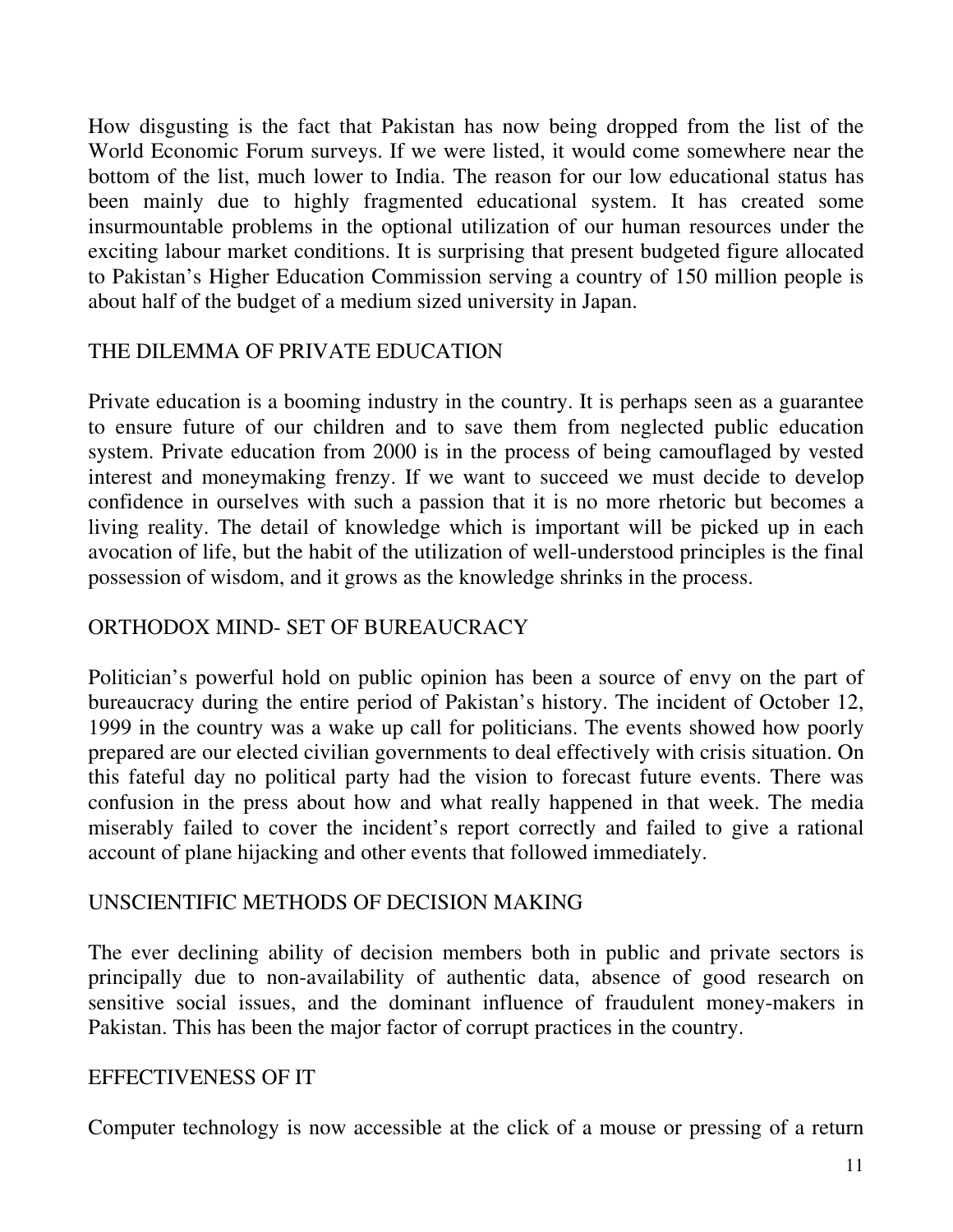key. It is no longer possible for any nation, big or small, to avoid this technology. It is easier and more empowering; it is no more impersonal as one may have thought. It opens the doors to warm and lasting relationship. It gives us more or our time for things unrelated to our profession and provides more time resource. Information has assumed unparallel dimension, a sense of freedom, a remarkable flexibility in method and techniques. Many innovative and creative spirits cherish the freedom of not having to be chained to one place. They have the facility of being connected from wherever is convenient for them to be connected. Work now a day does not care where it is accomplished, and if it is accomplished with excellence. Those who confine to a virtual office, they have opted for a life, not of independence, but of interdependence, knowing that they get with a little help from their friends who are really interdependence performers forming a chain of networks.

IT is almost globally operative affecting all social structures. Surprisingly although by nature it is intangible, but is as important to the operation of modern industrial society as oil or coal. Although it is non-material, colourless, odourless and tasteless yet it is a substance which could be manipulated, processed, packaged and sold by over 60% of the developed world marketable products. Information on a screen, sound, picture, codes, grooves in a recording devices or a digital bits on a computers. Information technology is concerned with processing, transferring and analysing it in communication processes. The numbers of people involved in this activity are huge and are ever increasing. Computer are used by a wide rang of professionals for all kinds of jobs.

It is now touching the lives of most of the people and is bringing radical change in the life style, the pattern of economic growth and perhaps decisive changes in education and training methods. It is creating changes in human societies much intensive than those produced by the industrial revolution. The growing integration in computer and telecommunication technology at a pace in excess of the average growth rate of the industrialized countries economies, data gathering, storage and analysis capabilities of computers are now readily accessible throughout the world.

Computer technology has developed so rapidly that policies designed by national government to deal with important issues are lagging behind. It is very difficult, and in some cases practically impossible to contain and control it within national boundaries. Trans-boarder date flow and the privacy and sensitivity of software are two of the principal issues posing risk and dilemma especially amongst the industrialized countries.

Although developing countries are equally effected with these issues, but they are faced with a issue of more serious nature. They are threatened with the danger that their territorial integrity, national freedom, and moral value exposed to impending drastic changes. These countries are also in a comparatively disadvantaged position in pursuing their own development goals and in securing the anticipated growing share in world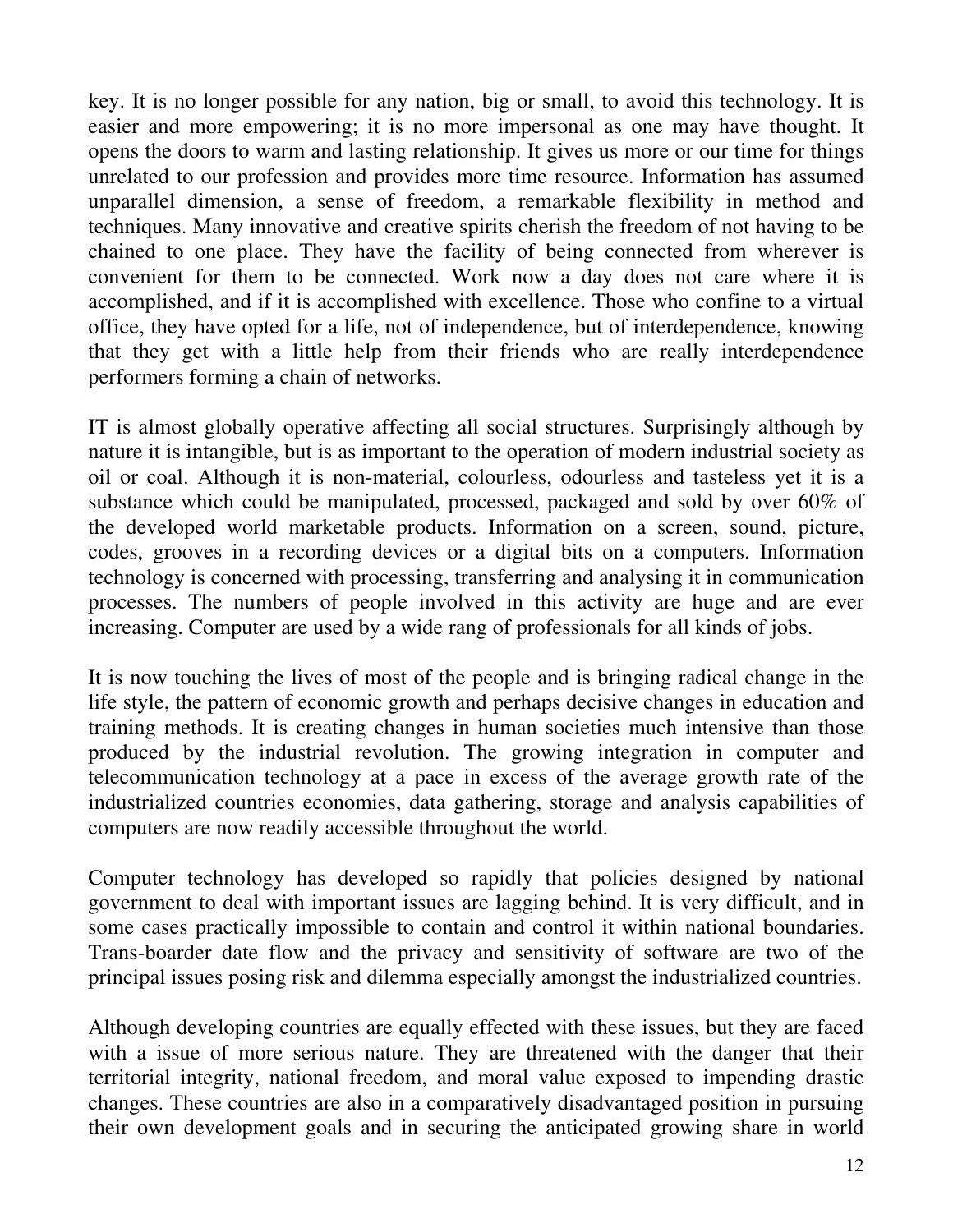economic growth in order to meet the needs and aspirations of their people.

It is becoming difficult for countries like Pakistan to obtain appropriate share of the research capabilities to produce new technologies such as, manufacturing technology, control of data networks, intellectual, and professional skills necessary for development. The multinational corporations of the industrialized countries possess high degree of pre-eminence in modern fields of technology creating an attitude of total dependence on the advanced countries.

Pakistan, therefore, cannot escape to face up to these challenges of technology gap, while starting from a position of comparative disadvantage, there is much we can do to overcome our underdevelopment by creating certain competitive advantages on our side. It is necessary that government policies in IT areas will have to be carefully balanced to obtain the principal benefits from the employment of the best technologies in various sector of our economy. One area in which IT is likely to have a profound impact is the development of our human resource. This requires a quantum change in our educational and training systems. We must move in the direction where people play a major role using the kind of skills that need effective education and better training with a proportionally diminishing role for unskilled or semi-skilled workforce. We would require only relatively short periods of specialized vocational type training, to be supplemented by on-the-job training.

The most urgent and primary need for Pakistan is to ensure full access to knowledge of the rapid changes taking place in computer and communication technologies and their applications to develop the capacity to use these. We must also develop the policies, programmes and action plans which would enable us to derive the benefits and minimize the risks associated with emerging technologies.

## UNEMPLOYED GRADUATES

There is a gross imbalance between education and employment market. Knowledge is now believed to have become strategic resource. Restructuring of educational system in view of human resources deployment is of high priority, without this people are not able to earn respectful wages, and without these no economic sustainability will be achieved. Those days are gone when civil service officers were responsible stakeholders. The bureaucracy has brought most of the misfortunes on the nation. We need innovators not replicators and it is not possible to innovate unless one possess proper knowledge and competence in current knowledge in the present world of sophisticated human resource management.

The emergence of IT would have not been possible without recent development in microelectronics and in complementary interface technologies such as, sensors and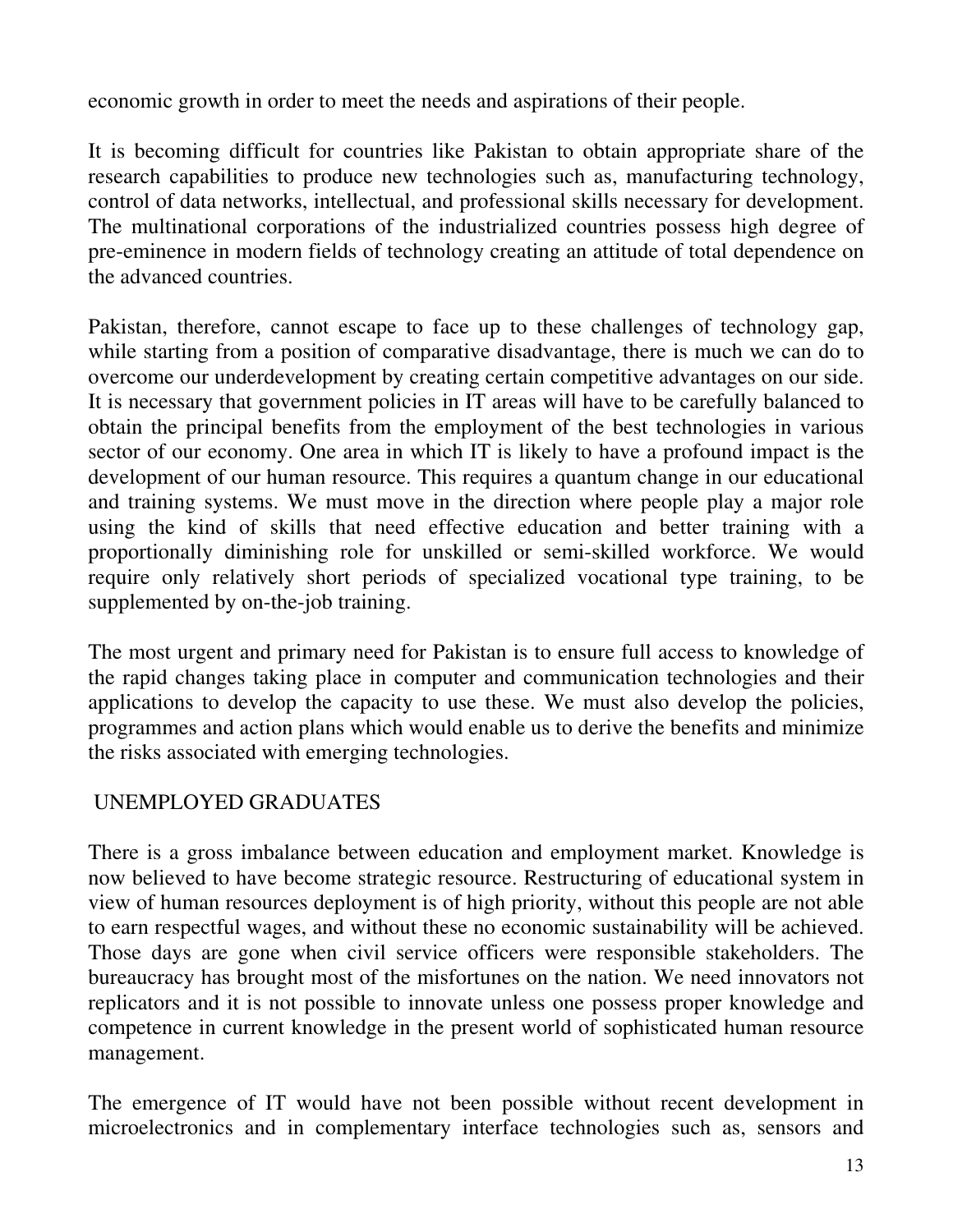transmission device. In fact microprocessors, memories, and input-output devices have become increasingly powerful which used to be strictly separated, are now being increasingly linked together into integrated information system. The first most crucial yet intangible production input i.e., information and knowledge could be recreated, linked together, transformed and communicated practically at random. The strategic area of attack for IT is the computerization, of command- control-communication network required for global industrial development to stop and to reduce complexity, rigidity and vulnerability to achieve international competitiveness.

Although in pure technical terms vast possibilities have been opened up for searching, storing, processing and communicating information. A drastic transformation of labour market in needed which should have positive effects on capital formation, innovation in production methods and towards further industrialization. A significant change in the content and social carrier of work in reorganization of human resources development is needed such as: -

Flexible working time and creation of part time employment.

Expansion of informal labour market, especially in the services sector and black economies.

New methods for employing productive potential of women by integrating the "Home Work" economy.

New resourcing of labour catch from madarasahs, mosques, mazars, etc.

Sourcing for all types pf labour from skilled to the scientific, technical and managerial levels.

Creating new forms of automating scientific, technological and managerial tasks.

The last 58 years of Pakistan has witnessed stagnation or frantic search for survival strategies, which has set the stage for development planning. Now, it is time to plan "On choose and lose basis". The overriding concern of human resources development in  $21<sup>st</sup>$ century should be to improve the capacity, both of the individual and of society adjusted adequately to a changing scenario of the world. This necessitates:

Elimination of outright or functional illiteracy particularly in women.

Augmenting basic skills in "Seeing", "Listening", "Reading", "Writing" and Numeric. Improving general learning ability of individual on collective basis, particularly of females in as many rungs of society as possible.

"Quick Fix" solutions are out dated. We must transform the existing educational and training methods, which are bound to be time consuming. We must not adopt reductionist concept of skill formation. We must clearly understand that human cognition functions in computer based technology which marginalizes the worker, and reduces his decision making and control functions. As the physical efforts decreases the boundaries of knowledge and skills required for the worker, it also intensifies worker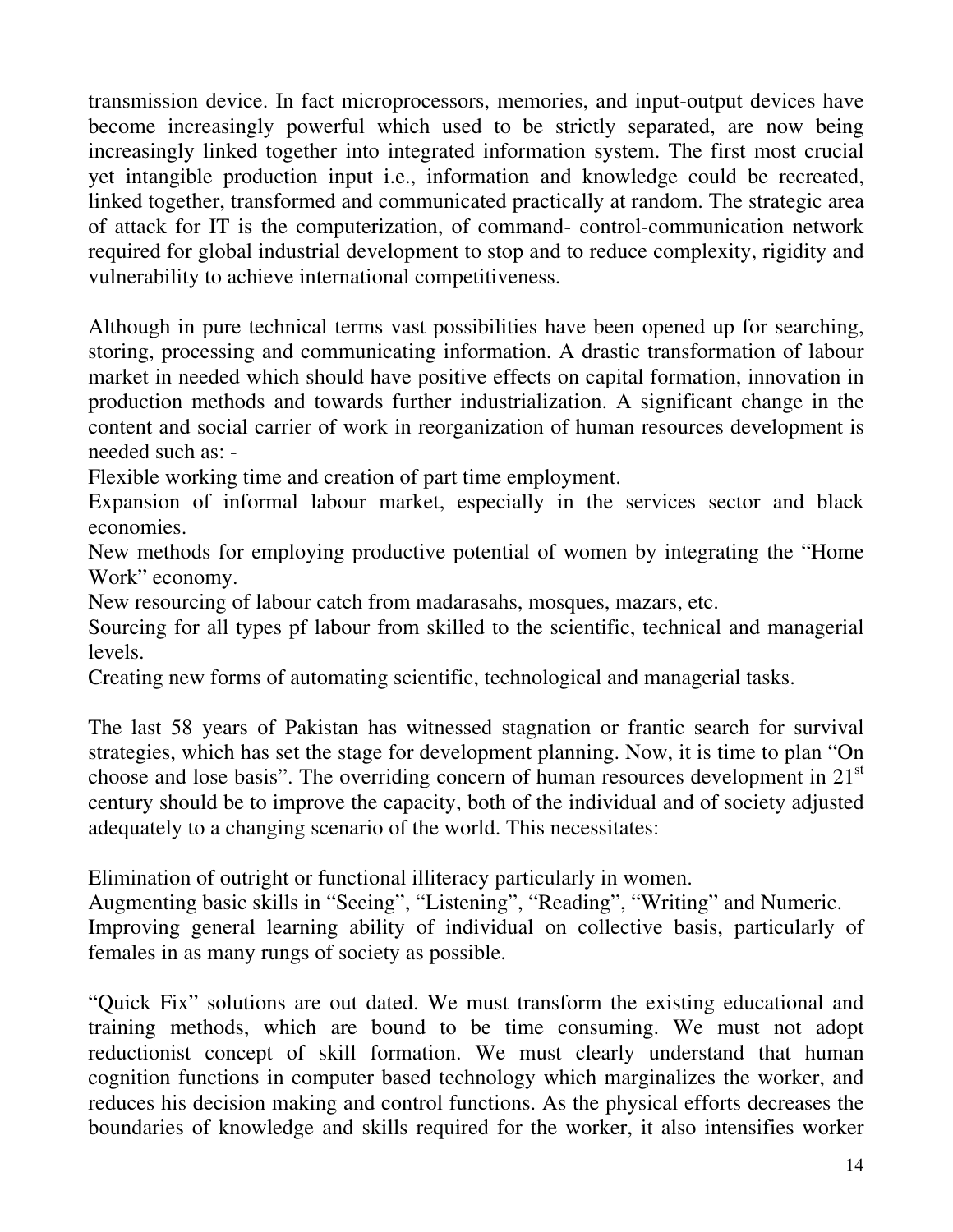dissatisfaction.

Human beings are not computers, while we can imagine being able to reason in a perfectly logical manner. We also know from our own experiences that often we fall short of this quality. Our social thoughts are subject to a wide range of tendencies that can lead us into serious errors. These tendencies sometimes cause us to develop wrong impressions or judgments about others, such errors are related to many aspects of social behaviour, including first impression of others, persuasion and judgment about others innocence or guilt. On the other hand, we human being are capable of remarkable achievements. We can perceive future events we respond instantly to external stimuli; we are capable to solve complex problems. We can create "master piece" things and ideas.

When people interact with a computer system, they are primarily interacting with information or data in a raw form. Our objective in using the machine is to carry out a task in which information is accessed, manipulated or recreated. The understanding, how people use computer as a system of information processing comes from studying how user interact with computer in a particular work environment. This study is technically called Human Computer Learning (HCL) and consists of four components: (a) the users, (b) who has to do a particular task or job, (c) in a particular context, while, (d) using a computer system.

Each of the above components has its own characteristics, which influence the nature of the interaction between the user and the computer system. The user interface of a computer system is the medium through which a user communicates with the computer. It can be thought of as those aspects of the computer which the user comes into contact both physically and cognitively. To this end HCL is essentially cognitive, as it involves the processing of information within the capabilities of the users' mental ability, in cases where computer is used within an organization, it is necessary to understand social psychology.

Social psychology deals with ways people interact with environment. In social psychology the human information processing involves the following stages:

Encoding the information from the environment into some from of internal model already present in the brain.

Comparing this representation with previously stored model in the brain.

Deciding on a appropriate response, then organizing the response and consequential action.

The implementation of computer technology does not occur in a vacuum. Computers are used in quite different organizational contexts, and human cognitive faculty is required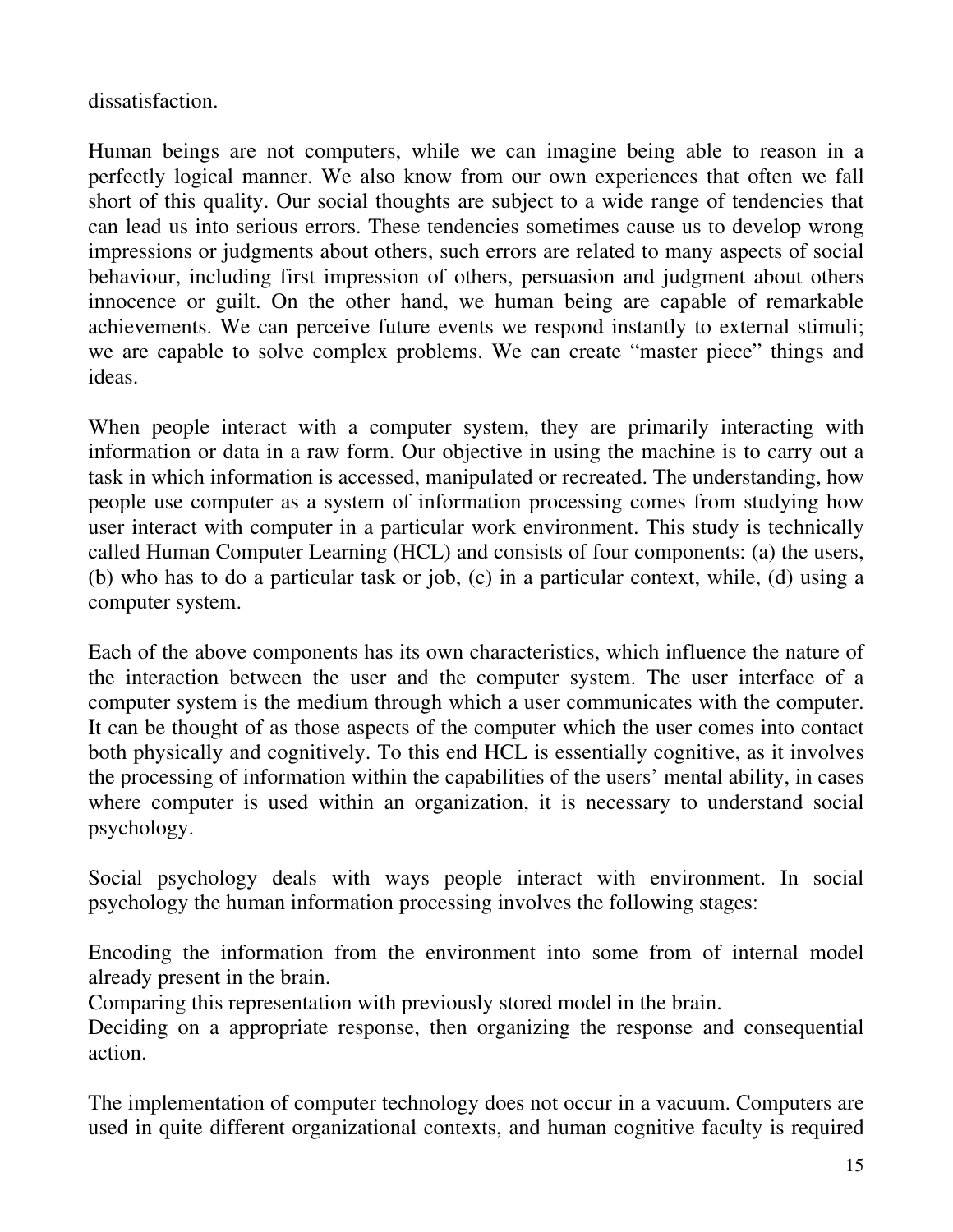on a fairly large scale. It has been proved that even routine computer operations depend upon human judgment.

The expansion of skills required for the manipulation of physical world is bound to be an essential element of any strategy of human resource development. In future scientific and engineering efforts human capability will become more widespread and receive more cultural prominence. The need for some level of technical qualification as part of normal employment requirement will be increased. The computer based automation is applied to a growing number of industrial manufacturing and complementary service activities. As a result of computer based automation, workers mastery of a specific set of tasks within precisely defined job roles in becoming less important than his ability to integrate individual activities within the flow of the production process as a whole.

Education and training institutions may help to produce cognitive and vocational skills, as well as behavioural pattern. Educational achievements are powerful determinants of occupational and social competence. But the instrumental component of educational system might lose its capacity to contribute to economic and social development. Nowhere has this instrumentation of education is carried further than in the United States. However, its results have hardly been convincing. According to some studies carried out by National Science foundation of USA (Harvard Report, 2000), there has been a significant decline in the capacity for both, research and teaching. According to Harvard graduates school of education, the dominant American approach to education has emphasized logical mathematical knowledge learning process. Is this the best approach for the rest of the world? Is it even the best approach for the United States of America?

#### **CONCLUSIONS**

Although the world has changed for better, but the pace of change is very drastic. The capability of human being has expanded enormously, his dominance and reach to control events has enlarged. Modern world would survive provided it is able to take right decisions about the problems faced by people squarely, just and in time.

Confusion in social, moral and emotional conditions is getting very disturbing. Material progress achieved through the use of technology is all pervasive as compared to moral and psychological competence of human societies. Western societies are now practicing their ideologies, but contrary to this Eastern societies are still in the realm of conceptual controversies. They do not practice their ideologies honestly and are unable to measure their progress in real practical terms.

Philosophy and social psychology has clarified our understanding, concepts, thoughts and ideas, which are usually interactive and lead to real results. Social psychology has